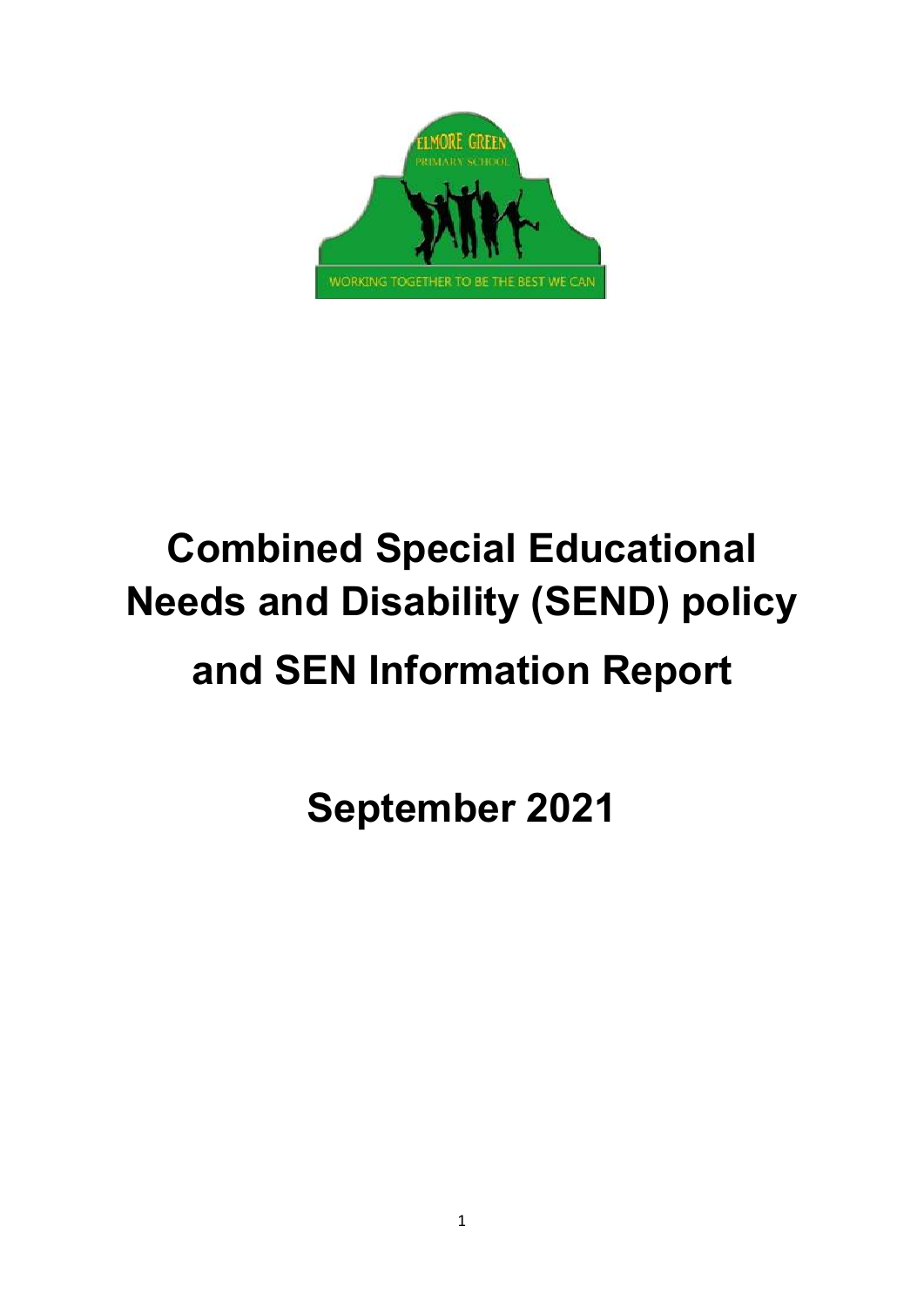## **Special Educational Needs and Disability (SEND) policy**

#### **Contents**

- 1) Aims of this SEND policy
- 2) What are Special Educational Needs (SEN) or a disability?
- 3) The kinds of Special Educational Needs for which provision is made at the school
- 4) How does our school know if children need extra help?
- 5) What should a parent do if it thinks their child may have special educational needs?
- 6) How will the school support a child with SEND?
- 7) How will the curriculum be matched to each child's needs?
- 8) How will parents know how their child is doing?
- 9) How will parents be helped to support their child's learning?
- 10) What support will there be for children overall well-being?
- 11) Pupils with medical needs (Statutory duty under the Children and Families Act)
- 12) What specialist services are available at the school?
- 13) What training do the staff supporting children and young people with SEND undertake?
- 14) How will my child be included in activities outside the classroom including school trips?
- 15) How accessible is the school environment?
- 16) How will the school prepare/support my child when joining or transferring to a new school?
- 17) How are the school's resources allocated and matched to children's special educational needs?
- 18) How is the decision made about how much support each child will receive?
- 19) How will I be involved in discussions about and planning for my child's education?
- 20) Who can I contact for further information or if I have any concerns?
- 21) Support services for parents of pupils with SEND
- 22) Where can Walsall Local Authority's Local Offer be found?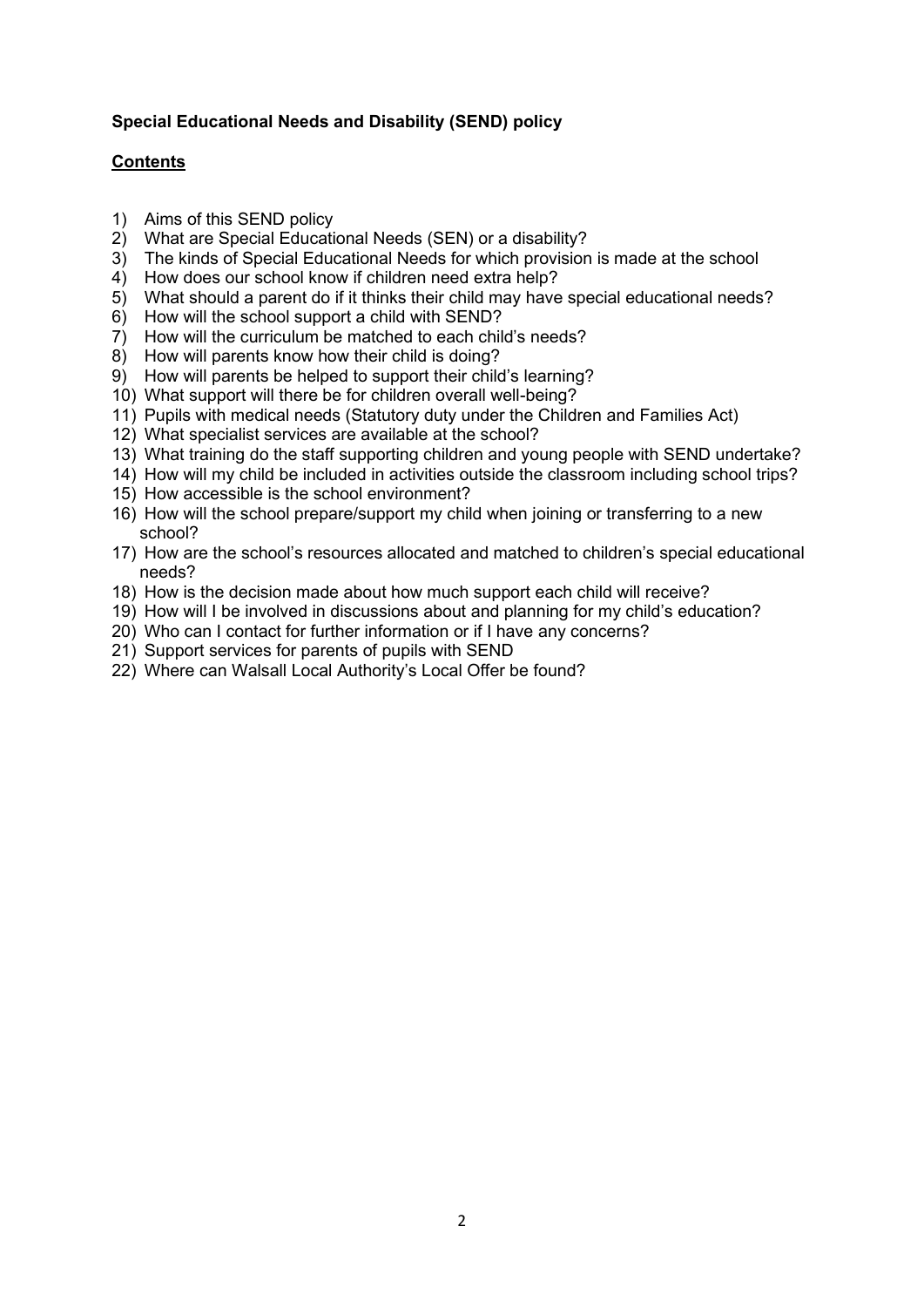# **Combined Special Educational Needs and Disability (SEND) policy and SEN Information Report September 2019**

This combined document includes the following:

1) Guidance from the SEND Code of Practice (June 2014), the Equality Act 2010 and Part 3 of the Children and Families Act 2014 relating to school systems for responding to the needs of pupils with SEND.

2) The information that schools must report on in their SEN Information Report. This report is required to be issued to parents annually and also published on the school website. For the purpose of this SEND policy, information on the inclusions in the SEN Information Report have been taken from Schedule 1 of The Special Educational Needs and Disability Regulations 2014. This list is similar to the list included on P95-96 of the SEND Code of Practice June 2014 but in addition includes:

- requirement to identify additional support for learning that is available to pupils with SEN

- the contact details of support services for the parents of pupils with SEN including those arrangements made in accordance with section 32, (notices sent by a local authority in regard to mediation)

- information on where the Local Authority's (LAs) local offer is published

N.B. The thirteen statements in Schedule 1 are identified by the bracketed information (e.g. Schedule 1 Point 4). These are statutory inclusions and must be included to ensure the SEND policy complies with the legislation.

3) The questions included in the SE7 Local Offer: Framework and Guidance. These are not statutory, but as the whole thrust of the new legislation is to improve the confidence of parents in the SEN system, these questions, co-produced by parent, carers, young people and professionals on the information they would like from schools regarding their SEN provision, provides an excellent framework. The fourteen questions are identified by the bracketed information (e.g. SE7 1 Q3). In the majority of cases, these questions match with the statutory requirements i.e. the SE7 number is followed by a Schedule number.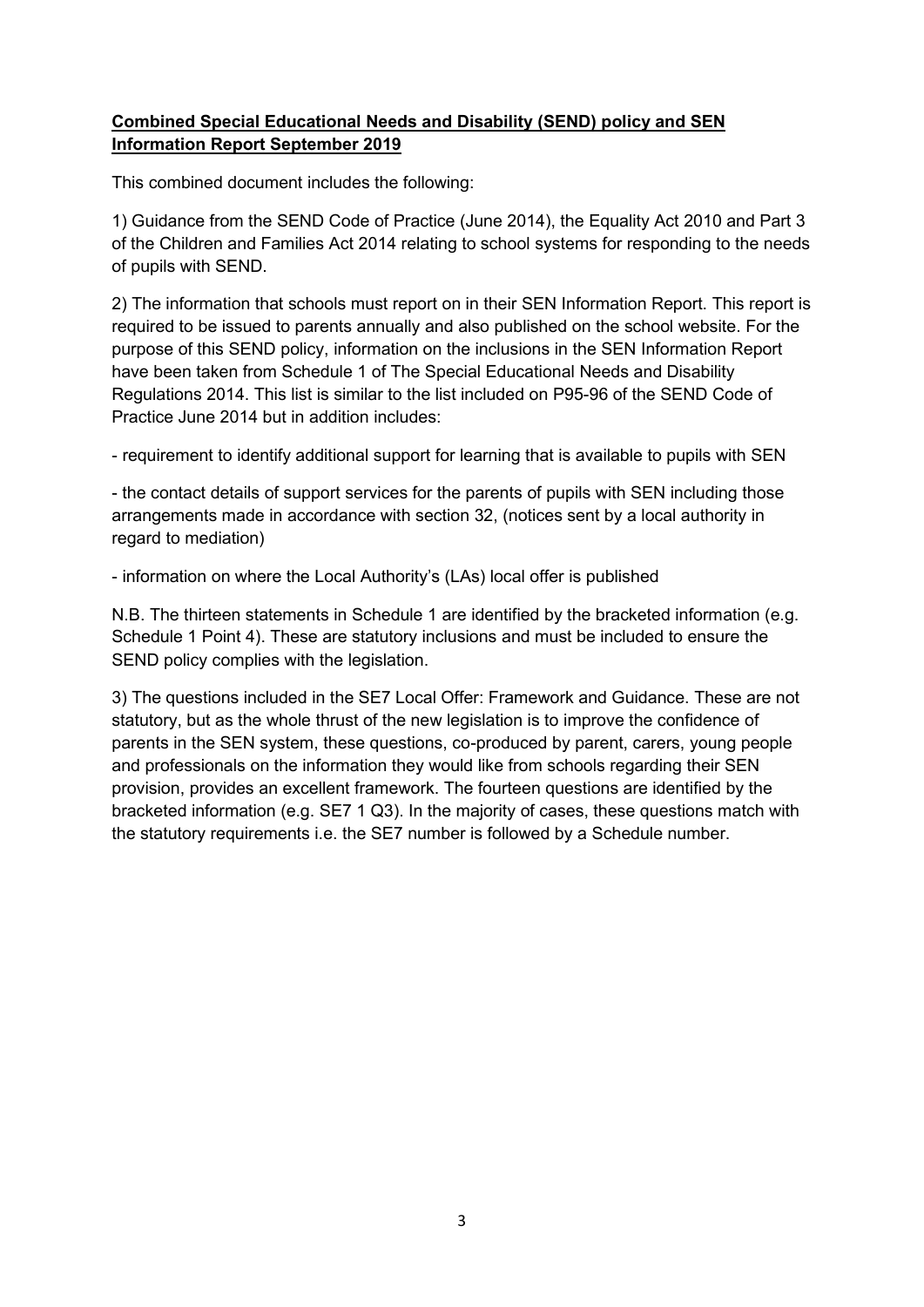# **Special Educational Needs and Disability (SEND) policy**

# **1) Aims of this SEND policy**

The aims of our special educational need and disability policy and practice in this school are:

• To make reasonable adjustments for those with a disability by taking action to increase access to the curriculum, the environment and to printed information for all.

• To ensure that children and young people with SEND engage in the activities of the school alongside pupils who do not have SEND.

• To reduce barriers to progress by embedding the principles in the National Curriculum Inclusion statement https://www.gov.uk/government/collections/national-curriculum

• To use our best endeavours to secure special educational provision for pupils for whom this is required, that is "additional to and different from" that provided within the differentiated curriculum, to better respond to the four broad areas of need:

(i) Communication and interaction,

(ii) Cognition and learning,

(iii) Social, mental and emotional health,

(iv) Sensory/Physical.

• To request, monitor and respond to parent/carers' and pupils' views in order to evidence high levels of confidence and partnership.

• To ensure a high level of staff expertise to meet pupil need, through well-targeted continuing professional development.

• To support pupils with medical conditions to achieve full inclusion in all school activities by ensuring consultation with health and social care professionals in order to meet the medical needs of pupils.

• To work in cooperative and productive partnership with the Local Authority and other outside agencies, to ensure there is a multi-professional approach to meeting the needs of all vulnerable learners.

# **2) What are Special Educational Needs (SEN) or a disability?**

At our school we use the definition for SEN and for disability from the SEND Code of Practice (2014). This states:

SEN: A child or young person has special educational needs if he or she has a learning difficulty or disability which calls for special educational provision to be made for him or her. A learning difficulty or disability is a **significantly greater difficulty in learning than the majority of others of the same age**. Special educational provision means **educational or training provision that is additional to, or different from,** that made generally for others of the same age in a mainstream setting in England

Disability: Many children and young people who have SEN may have a disability under the Equality Act 2010 – that is '…**a physical or mental impairment which has a long-term and substantial adverse effect on their ability to carry out normal day-to-day activities'**. This definition includes sensory impairments such as those affecting sight or hearing, and long-term health conditions such as asthma, diabetes, epilepsy, and cancer.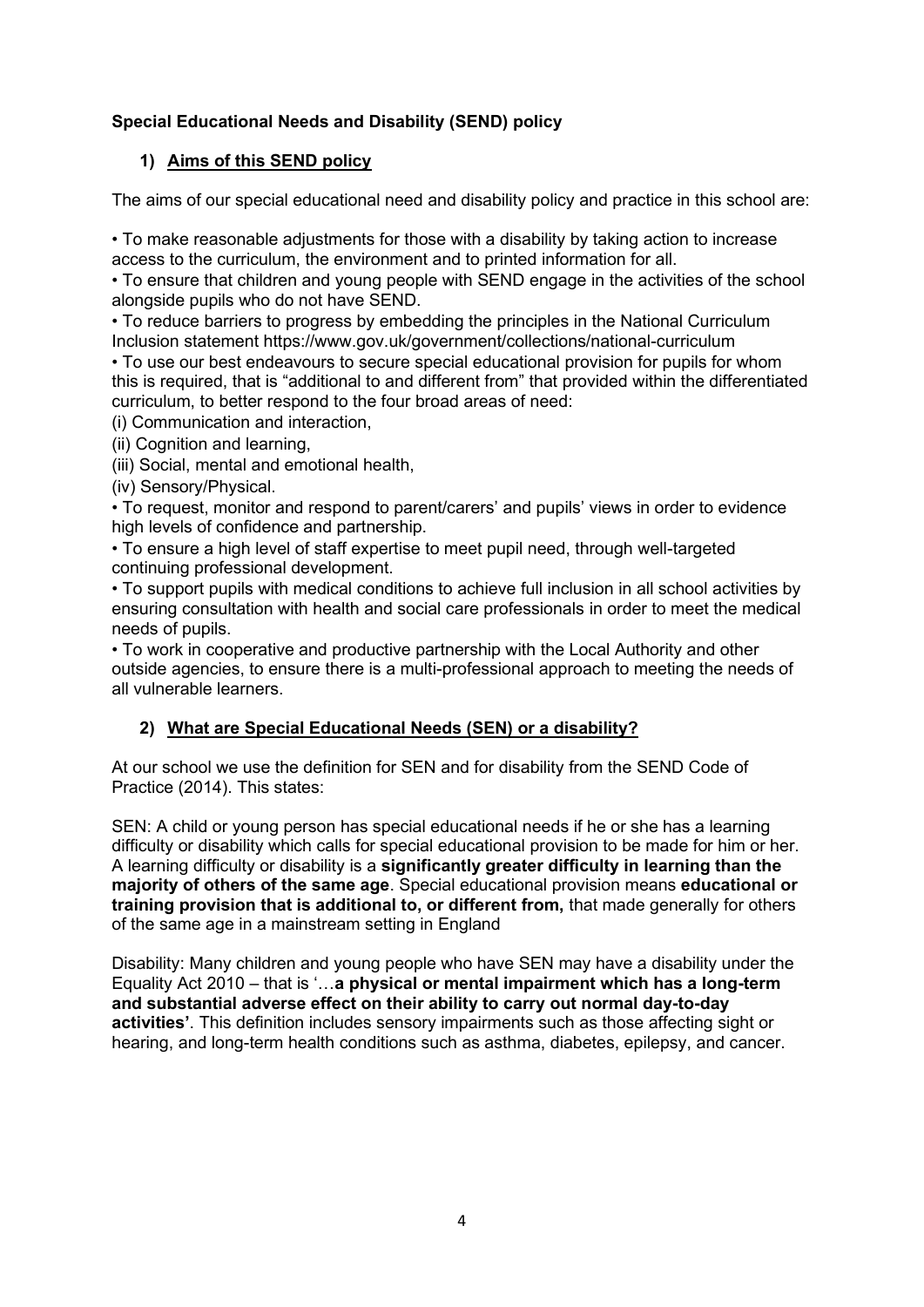## **3) The kinds of Special Educational Needs for which provision is made at the school (Schedule 1: point 1)**

• Children and young people with SEND have different needs, but the general presumption is that all children with SEND but without an Education, Health and Care Plan (EHCP) are welcome to apply for a place at our school, in line with the school admissions policy. If a place is available, we will undertake to use our best endeavours, in partnership with parents, to make the provision required to meet the SEND of pupils at this school.

• For children with an EHCP, parents have the right to request a particular school and the local authority must comply with that preference and name the school or college in the EHC plan unless:

- it would be unsuitable for the age, ability, aptitude or SEND of the child or young person, or
- the attendance of the child or young person there would be incompatible with the efficient education of others, or the efficient use of resources.

• Before making the decision to name our school in a child's EHCP, the local authority will send the governing body a copy of the EHCP and then consider their comments very carefully before a final decision on placement is made. In addition, the local authority must also seek the agreement of school where the draft EHCP sets out any provision to be delivered on their premises that have been secured through a direct payment (personal budget).

• Parents of a child with an EHCP also have the right to seek a place at a special school if it they consider that their child's needs can be better met in specialist provision.

## 4) **How does our school know if children need extra help? (SE7 1 Q1) (Schedule 1: Point 2)**

We know when pupils need help if:

• Concerns are raised by parents/carers, external agencies, teachers, or the pupil's previous school, regarding a pupil's level of progress or inclusion.

• Screening, such as that completed on entry or as a result of a concern being raised, indicates gap in knowledge and/or skills.

• Whole school tracking of attainment outcomes indicates lack of expected levels of progress.

• Observation of the pupil indicates that they have additional needs in one or more of the four broad areas of need:

(i) Communication and interaction

(ii) Cognition and learning

(iii) Social, mental and emotional health

(iv) Sensory/Physical

• A pupil asks for help.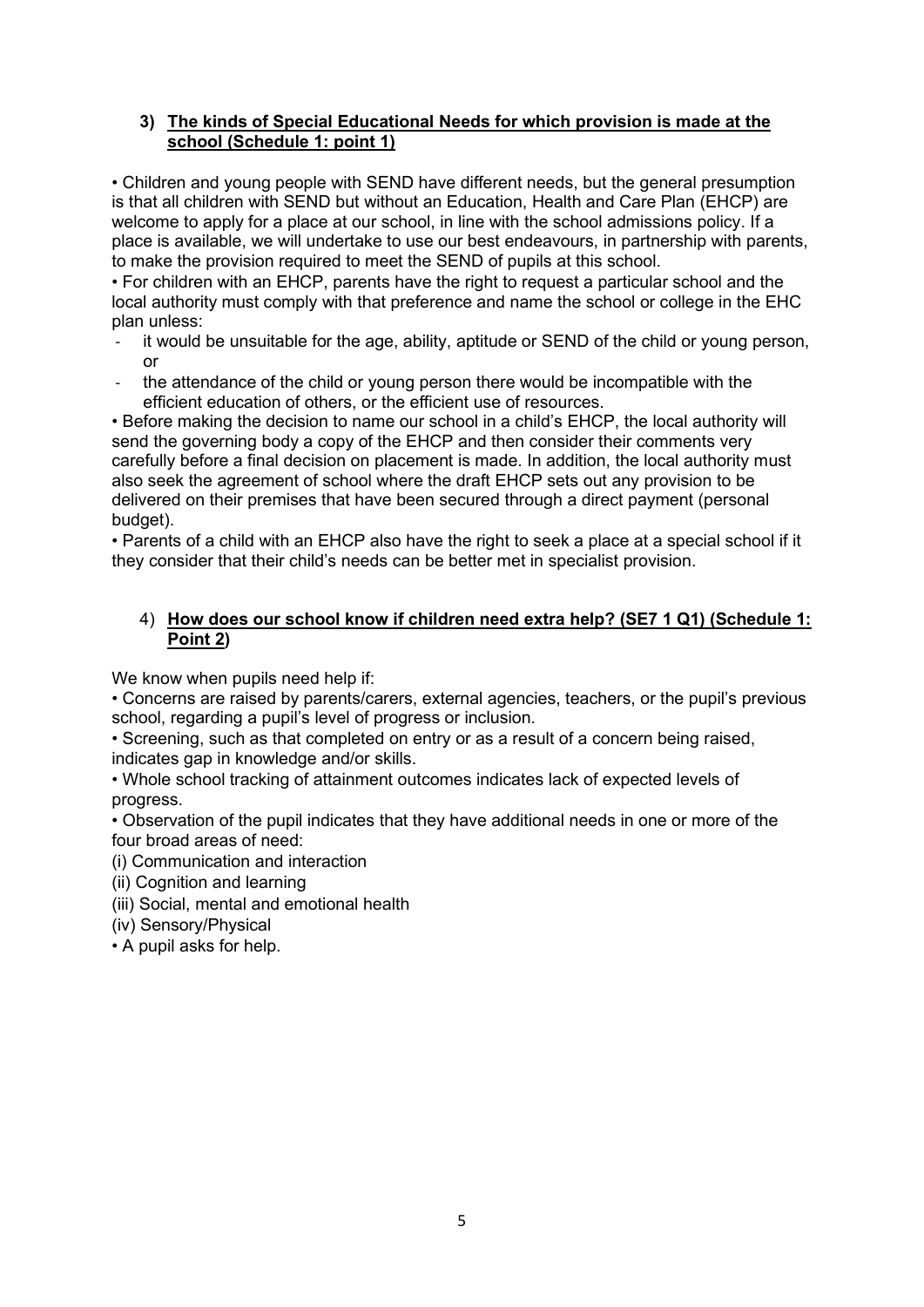## **5) What should a parent do if it thinks their child may have special educational needs? (SE7 1 Q1) (Schedule 1: Points 2 and 4)**

• If parents have concerns relating to their child's learning then initially they can be discussed with the child's class teacher. This then may result in a referral to the school SENCO – Mr M Jones.

• Parents may also contact the Inclusion Manager or the Headteacher (Mrs P Jones-McDonald) directly if they feel this is more appropriate. Mrs J. Lloyd, the Parent Support Advisor may also be able to support any concerns.

• All parents will be listened to. Their views and their aspirations for their child will be central to the assessment and provision that is provided by the school.

### **6) How will the school support a child with SEND? (SE7 Q2) (Schedule 1: Points 2, 3, 6, 8 and 10)**

• All pupils will be provided with high quality teaching that is differentiated to meet the diverse needs of all learners.

• Pupils with a disability will be provided with reasonable adjustments (such as auxiliary aids and services) to overcome any disadvantage experienced in schools and increase their access to the taught curriculum.

• The quality of classroom teaching provided to pupils with SEND is monitored through a number of processes that include:

- classroom observation by the senior leadership team, the SENCO, external verifiers,
- ongoing (at least half-termly) assessment of progress made by pupils with SEND,
- work sampling and scrutiny of planning to ensure effective matching of work to pupil need,

teacher meetings with the SENCO to provide advice and guidance on meeting the needs of pupils with SEND,

- pupil and parent feedback on the quality and effectiveness of interventions provided,
- attendance and behaviour records.
- All pupils have individual targets set in line with national outcomes to ensure ambition. Parents are informed of these via termly review meetings and also at events such as Parents' Evenings.

• Pupils' attainments are tracked using the whole school tracking system and those failing to make expected levels of progress are identified very quickly. These pupils are then discussed in half-termly progress meetings that are undertaken between the class teacher and members of the Senior Leadership team.

• Additional action to increase the rate of progress will be then identified and recorded that will include a review of the impact of the differentiated teaching being provided to the child, and if required, additional interventions are provided to further support the success of the pupil.

• Where it is decided during this early discussion that special educational provision is required to support increased rates, parents will be informed that the school considers their child may require SEND support and their partnership sought in order to improve attainments.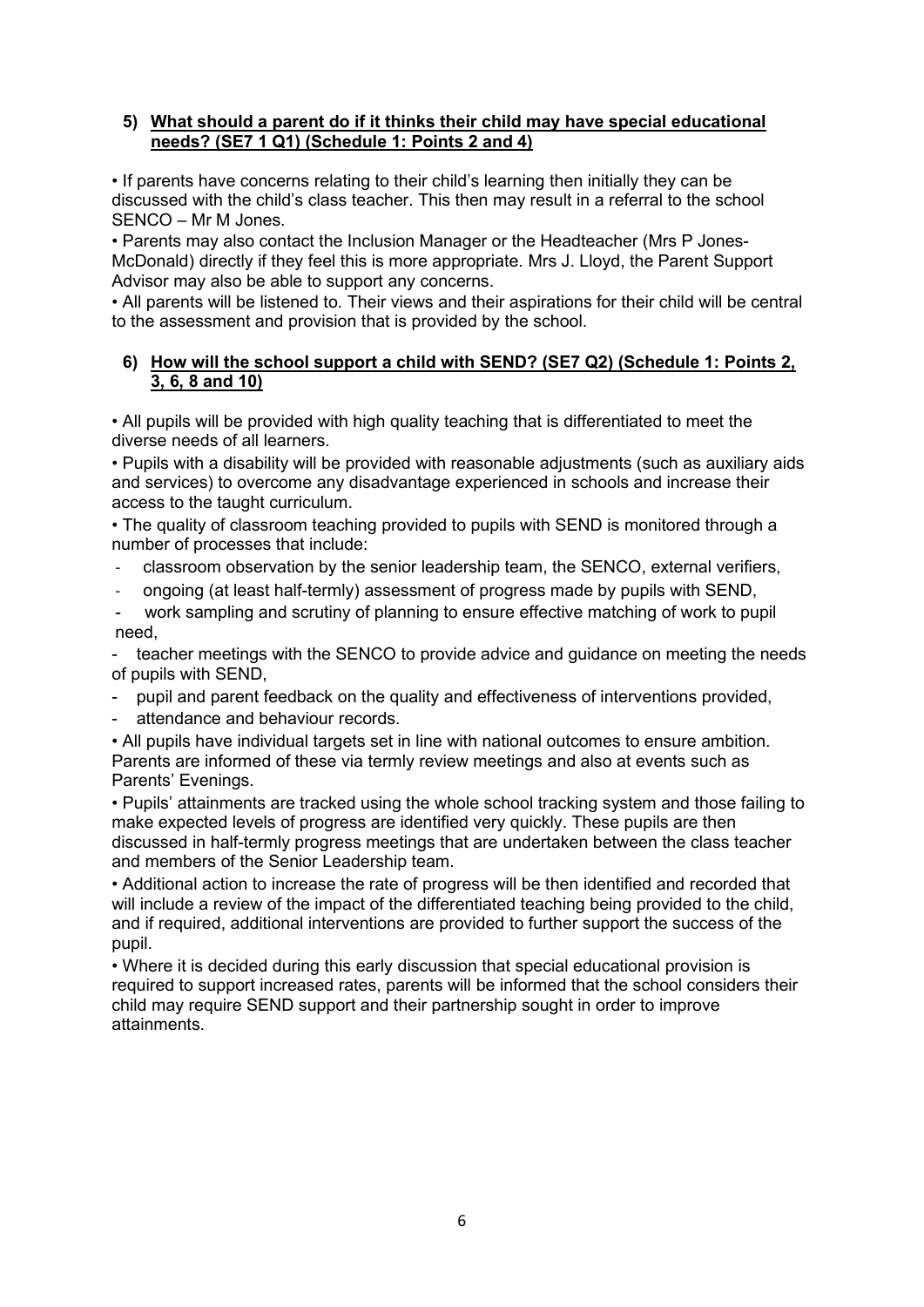## **Action relating to SEN support will follow an Assess, Plan, Do and Review model:**

1*. Assess:* Data on the pupil held by the school will be collated by the class/subject teacher in order to make an accurate assessment of the pupil's needs. Parents will always be invited to this early discussion to support the identification of action to improve outcomes.

2. *Plan:* If review of the action taken indicates that "additional to and different from" support will be required, then the views of all involved including the parents and the pupil will be obtained and appropriate evidence-based interventions identified, recorded and implemented by the class/subject teacher with advice from the SENCO

3*. Do:* SEN support will be recorded on a plan that will identify a clear set of expected outcomes, which will include stretching and relevant academic and developmental targets that take into account parents' aspirations for their child. Parents and the pupil will also be consulted on the action they can take to support attainment of the desired outcomes. This will be recorded and a date made for reviewing attainment.

4. *Review:* Progress towards these outcomes will be tracked and reviewed termly with the parents and the pupil.

*•* In addition, the school will involve external agencies as appropriate including health and social services, community and voluntary organisations for advice on meeting the needs of pupils with SEND and in further supporting their families. *(see also Section 12)*

*•* For a very small percentage of pupils, whose needs are significant and complex and the SEND Support required to meet their needs cannot reasonably be provided from within the school's own resources, a request will be made to the local authority to conduct an assessment of education, health and care needs. This may result in an Education, Health and Care (EHC) plan being provided.

## **7) How will the curriculum be matched to each child's needs? (SE7 Q3) (Schedule 1: Point 3)**

• Teachers plan using pupils' achievement levels, differentiating tasks to ensure progress for every pupil in the classroom.

• When a pupil has been identified as having special educational needs, the curriculum and the learning environment will be further adapted by the class teacher to reduce barriers to learning and enable them to access the curriculum more easily.

• These adaptations may include strategies suggested by the SENCO and/or external specialists.

• In addition if it is considered appropriate, pupils may be provided with specialised equipment or resources such as ICT and/or additional adult help. All actions taken by the class teacher will be recorded and shared with parents.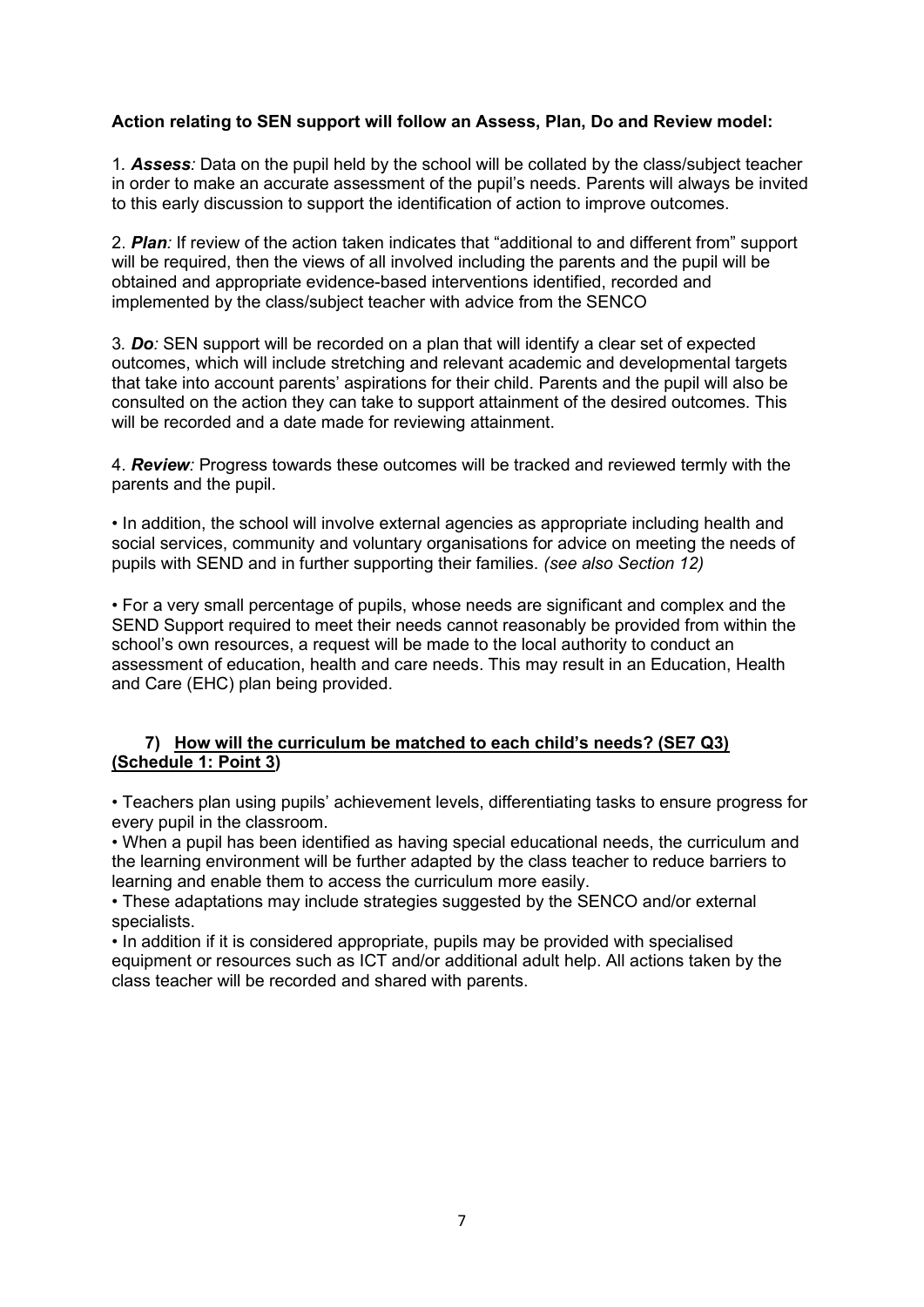## **8) How will parents and carers know how their child is doing? (SE7 Q4) (Schedule 1: Point 7)**

• Attainments towards the identified outcomes will be shared with parents and carers termly through feedback via SEND support reviews but also through the school reporting system and Parents' Evenings.

• Parents and carers are able to communicate with staff through the Dojo app on a daily basis. They may also find the home-school diary a useful tool to use to communicate with school staff.

• Parents and carers are encouraged to arrange an appointment to discuss their child's progress with the class teacher, the SENCO, or a member of the Senior Leadership Team at any time when they feel concerned or have information they feel they would like to share that could impact on their child's success. Please contact the school office who will arrange this appointment for you. The contact number is 01922 710162.

#### **9) How will parents be helped to support their child's learning? (SE7 Q4) (Schedule 1: Point 7)**

• Please look at the school website. It can be found at **[www.elmoregreenprimary.co.uk](http://www.elmoregreenprimary.co.uk/)** and includes links to websites and resources that we have found useful in supporting parents to help their child learn at home.

• The class teacher or SENCO may also suggest additional ways of supporting your child's learning.

• The school aims to organise parent workshops during the school year, please contact Josie Lloyd, the Parent Support Advisor (PSA), for further details. Alternatively, relevant information may be shared on Dojo from time to time.

• If you have ideas on support that you would like to have access to in order to further support your child's learning, please contact the SENCO who will be able to locate information and guidance for you in this area.

# **10) What support will there be for children's overall well-being? (SE7 Q5) (Schedule 1: Point 3)**

The school offers a wide variety of pastoral support for pupils. These include:

• A 'Rainbow' (Relationships and Health Education) curriculum that aims to provide pupils with the knowledge, understanding and skills they need to enhance their emotional and social knowledge and well-being.

• The school runs Nurture Groups. They are small groups with evidence-led intervention to support pupil's well-being delivered to targeted pupils and groups. Children are identified through half-termly Pupil Progress meetings and aim to support improved interaction skills, emotional resilience and well-being.

• Pupils who find outside class times difficult are provided with alternative small group opportunities within the school and action is taken to develop their social interaction skills. • Pupil interviews are a regular part of the school monitoring process.

## **11) Pupils with medical needs (Statutory duty under the Children and Families Act) (SE7 5)**

• Pupils with medical needs will be provided with a detailed Health Care Plan, compiled in partnership with health professionals, parents and if appropriate, the pupil themselves. • All medicine administration procedures adhere to Walsall LA policy and Department of Education (DfE) guidelines included within *Supporting Pupils at School with Medical Conditions (DfE 2014)*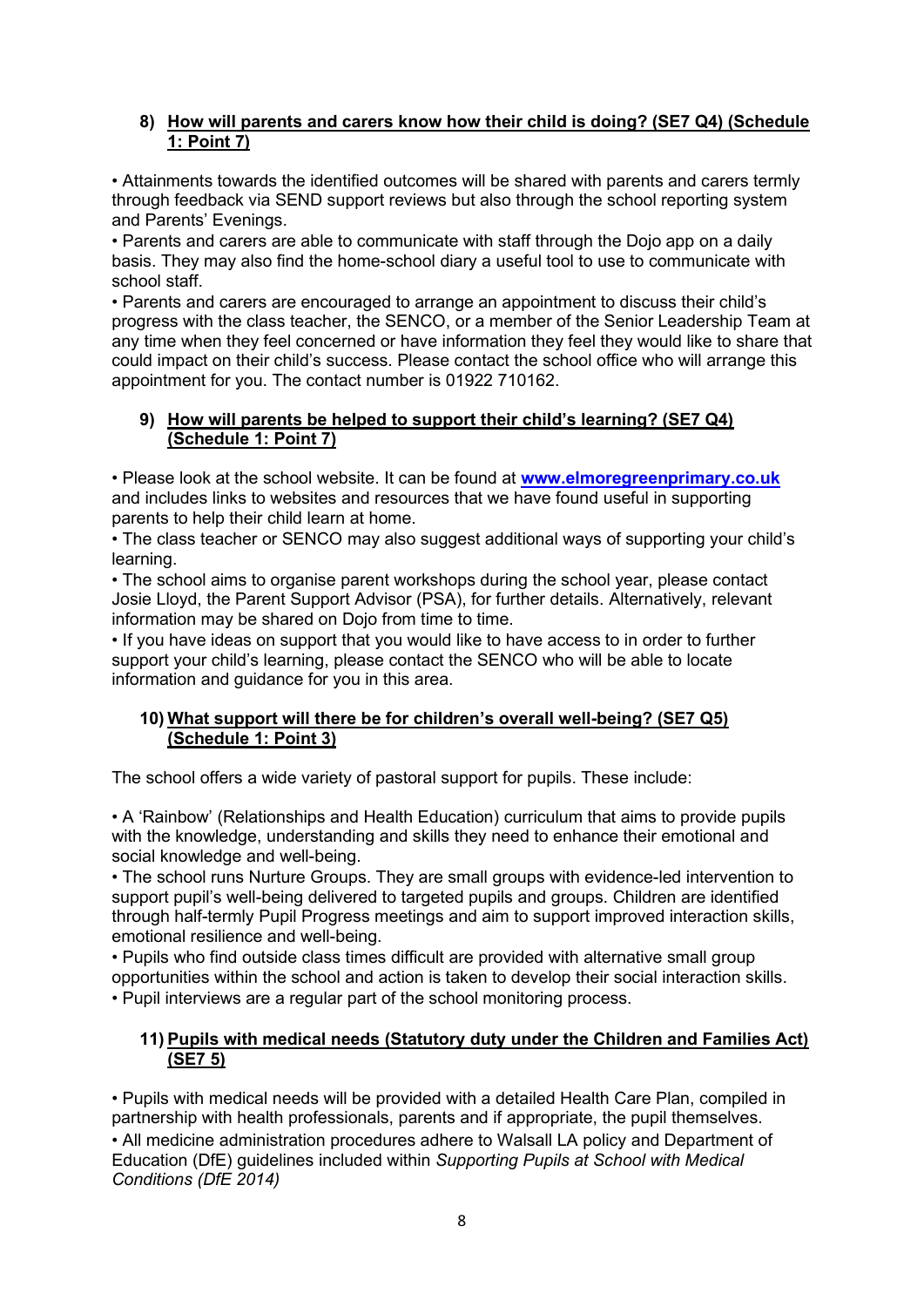#### **12) What specialist services are available at the school? (SE7 Q6)**

The school has access to a range of specialist support as part of the Walsall LA Local Offer. These services include:

- 1. Speech and Language Therapy
- 2. Educational Psychology Service
- 3. North Star Inclusion Advisory Team *(formerly Rushall IAT)*
- 4. School Health Service
- 5. Hearing Impairment team
- 6. Visual Impairment team
- 7. Occupational Therapy
- 8. Physiotherapy
- 9. Autism Outreach Team
- 10. Educational Welfare Service Attendance Officers
- 11. Walsall Social Services
- 12. Walsall Child & Adolescent Mental Health Service

#### **13) What training do the staff supporting children and young people with SEND undertake? (SE7 Q7) (Schedule 1: Point 5)**

School staff have received a range of training at three levels; awareness, enhanced and specialist.

Awareness training has been provided to all staff on:

- How to support pupils with dyslexia and literacy difficulties
- How to support pupils on the autistic spectrum
- How to support pupils with behavioural difficulties
- How to support pupils with speech, language and communication difficulties
- How to support pupils with social, emotional and mental health issues
- How to support pupils with English as an Additional Language
- Safeguarding (Child Protection Level 1)
- E-Safety
- Implementing the 2014 SEND Code of Practice
- Nurture Group provision
- SEND Local Offer and Funding
- Using Pupil Premium for SEND and Looked-After Children
- Attendance at the SEND Focus meetings
- Provision Mapping

• The school has regular visits from SEN Specialist Teachers and Educational Psychologists who provide advice to staff support the success and progress of individual pupils

• Speech and Language Therapists visit termly to assess and plan support for targeted pupils. These programmes are then delivered by trained Teaching Assistants.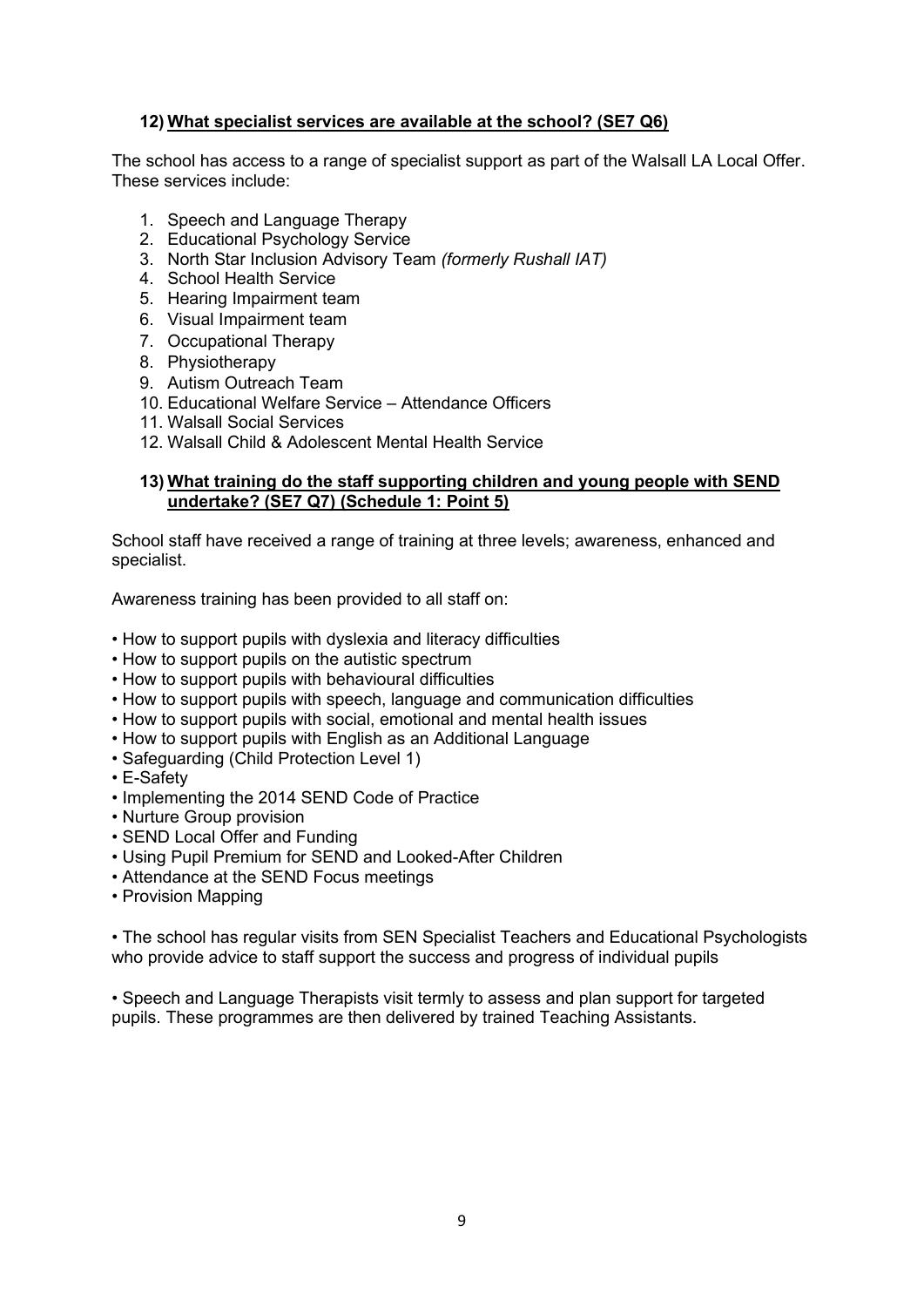## **14) How will my child be included in activities outside the classroom including school trips? (SE7 Q8) (Schedule 1: Point 3)**

*•* Risk assessments are carried out and procedures are put in place to enable all children to participate in all school activities.

• The school ensures it has sufficient staff expertise to ensure that no child with SEND is excluded from any school provided activity.

# **15) How accessible is the school environment? (SE7 Q9) (Schedule 1: Point 3)**

The following adaptations have been made to the school environment:

• Disabled parking spot.

• All steps edged with yellow to ensure they are easier for those with visual impairments to negotiate

• Ramps ensure the site is accessible to all.

• One toilet has been adapted to ensure accessibility for visitors with a disability.

• A Nurture Room has been developed to improve inclusion in the mainstream classrooms for vulnerable pupils.

Our Accessibility and Equality Duty Plan (a statutory requirement) describes the actions the school has taken to increase access to the environment, the curriculum and to printed information is available via the school website.

## **16) How will the school prepare/support my child when joining or transferring to a new school? (SE7 Q10) (Schedule 1: Point 12)** *(see also Admissions Policy)*

A number of strategies are in place to enable effective pupils' transition. These include:

# **On entry:**

• A planned introduction programme is delivered in the Summer term to support transfer for pupils starting school in September.

• Parent/carers are invited to a meeting and are provided with a range of information to support them in enabling their child to settle into the school routine.

• The SENCO meets with all new parents of pupils who are known to have SEND to allow concerns to be raised and solutions to any perceived challenges to be located prior to entry. • If pupils are transferring from another setting, the previous school records will be requested immediately and a meeting set up with parents/carers within the first term to identify and reduce any concerns.

# **Transition to the next school** (**Schedule 1: Point 12):**

*•* The transition programme in place for pupils provides a number of opportunities for pupils and parents to meet staff in the new school. These opportunities are further enhanced for pupils with SEND.

• The annual review in Y5 for pupils with an EHCP begins the process where parents are supported to make decisions regarding secondary school choice.

• Parents will be encouraged to consider options for the next phase of education and the school will involve outside agencies, as appropriate, to ensure information provided is comprehensive but accessible.

• Accompanied visits to other providers may be arranged as appropriate.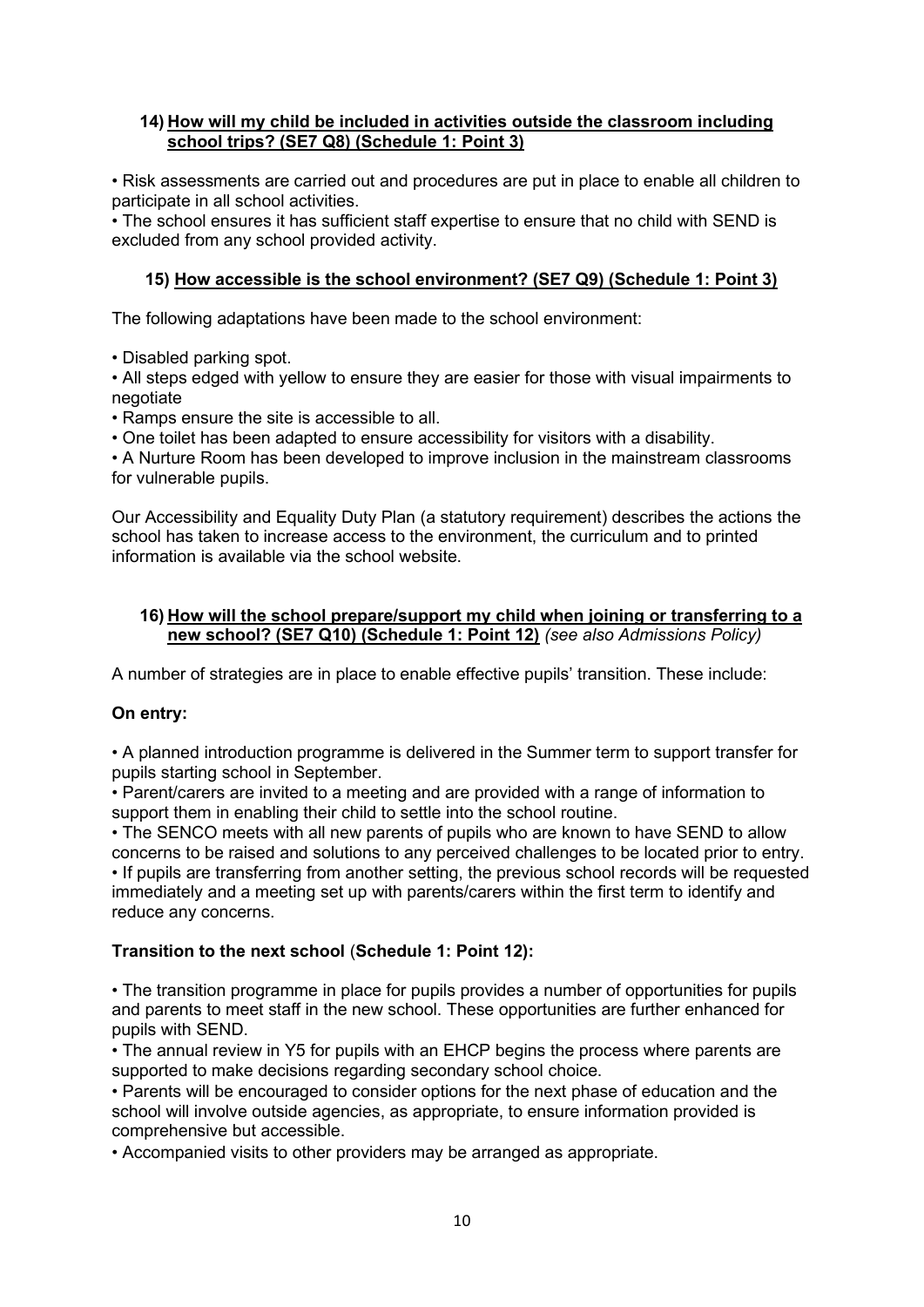• For pupils transferring to local schools, the SENCOs of both schools will meet to discuss the needs of pupils with SEND in order to ensure a smooth transition.

• The records of pupils who leave the school mid-phase will be transferred within five working days of the parents notifying their child has been enrolled at another school.

### 17) **How are the school's resources allocated and matched to children's special educational needs? (SE7 Q11) (Schedule 1: Point 6)**

The school receives funding to respond to the needs of pupils with SEND from a number of sources that includes:

1. A proportion of the funds allocated per pupil to the school to provide for their education from Walsall Local Authority.

2. The Notional SEN budget. This is a fund devolved to schools to support them to meet the needs of pupils with SEND.

3. The Pupil Premium funding provides additional funding for pupils who are claiming Free School Meals, who are in the care of the local authority or whose parents are in the Armed Services.

4. For those pupils with the most complex needs, the school may be allocated additional educational needs funding from the Local Authorities High Needs SEN Funding allocation.

This funding is then used to provide the equipment and facilities to support pupils with special educational needs and disabilities. These target the broad areas of need:

- 1. Cognition and Learning
- 2. Social, Emotional and Mental Health
- 3. Communication and Interaction
- 4. Sensory and/or Physical

If parents or carers wish to discuss the options available for their child, they are welcome to make an appointment to see the SENCO or a member of the Senior Leadership Team.

## 18) **How is the decision made about how much support each child will receive? (SE7 12) (Schedule 1: Point 7)**

• For pupils with SEND but without an EHCP, the decision regarding the support provided will be taken at a termly review meetings with the SENCO, Class teacher and parent or carer. Pupils are encouraged to participate or contribute to these meetings too.

• For pupils with an EHCP, this decision will be reached in agreement with parents when the EHCP is being produced or at the Annual Review.

## **19) How will I be involved in discussions about and planning for my child's education? (SE7 Q 13) (Schedule 1: Point 7)**

This will be through:

- discussions with the class teacher, PSA, SENCO or Senior Leadership Team member
- during Parents Evenings,
- termly SEN Reviews,
- meetings with support and external agencies.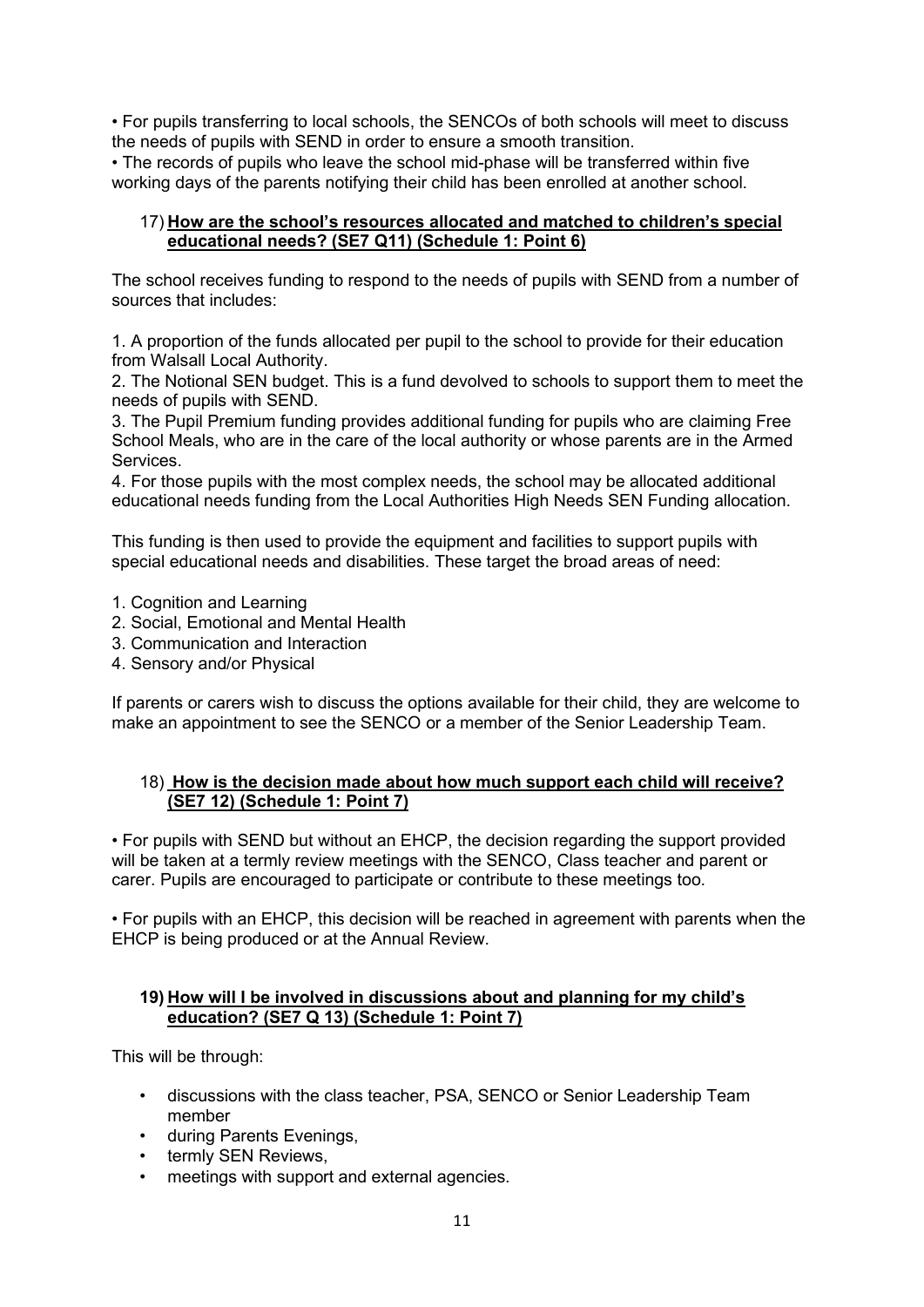## **20) Who can I contact for further information or if I have any concerns? (SE7 Q 14) (Schedule 1: Point 9)**

If you wish to discuss your child's special educational needs or are unhappy about any issues regarding the school's response to meeting these needs, please contact the following:

• Your child's class teacher,

• The SENCO,

• The Headteacher or other member of the Senior Leadership Team,

• The School Governor with responsibility for SEND, this is currently Reverend Jem **Hawkins** 

Every effort will be made to ensure fair treatment for all.

## **21) Support services for parents and carers of pupils with SEN include**: **(Schedule 1: Point 8)**

• Walsall Information, Advice and Support Service (SENDIASS) [Walsallsendiass@family](mailto:Walsallsendiass@family-action.org.uk)[action.org.uk](mailto:Walsallsendiass@family-action.org.uk) can provide impartial advice, information and support about disagreement resolution regarding Special Educational Needs, Health and Social Care. They can be contacted on 0808 802 6666 or you can email them via [iasssend@walsall.gov.uk](mailto:iasssend@walsall.gov.uk) • Independent information on for those parents and carers whose children are being assessed for an EHCP can be located via<https://councilfordisabledchildren.org.uk/> • Parents and carers can also appeal to the Government's SEND tribunal if they disagree with the Local Authority's decisions about your child's special educational needs. Information explaining how to register an appeal to the First Tier Tribunal is contained in all EHCP decision letters. SENDIASS can also provide independent advice and guidance around tribunals. Further information regarding First Tier Tribunals can be found at <https://www.gov.uk/courts-tribunals/first-tier-tribunal-special-educational-needs-and-disability>

## **22) Where can Walsall Local Authority's Local Offer be found**. **(Schedule 1: Point 11 and 13)**

http://www.mywalsall.org/walsall-send-local-offer/

# **References**

The **SEND Code of Practice** (June 2014) This Code of Practice provides statutory guidance on duties, policies and procedures relating to Part 3 of the Children and Families Act 2014 and associated regulations<http://preview.tinyurl.com/nenth62>

**Supporting pupils at school with medical conditions** <http://preview.tinyurl.com/p4qu8ar>

**SE7 Local Offer: Framework and Guidance**.<http://preview.tinyurl.com/otma4gj>

**The Special Educational Needs and Disability Regulations 2014**  <http://preview.tinyurl.com/m2bnos4>